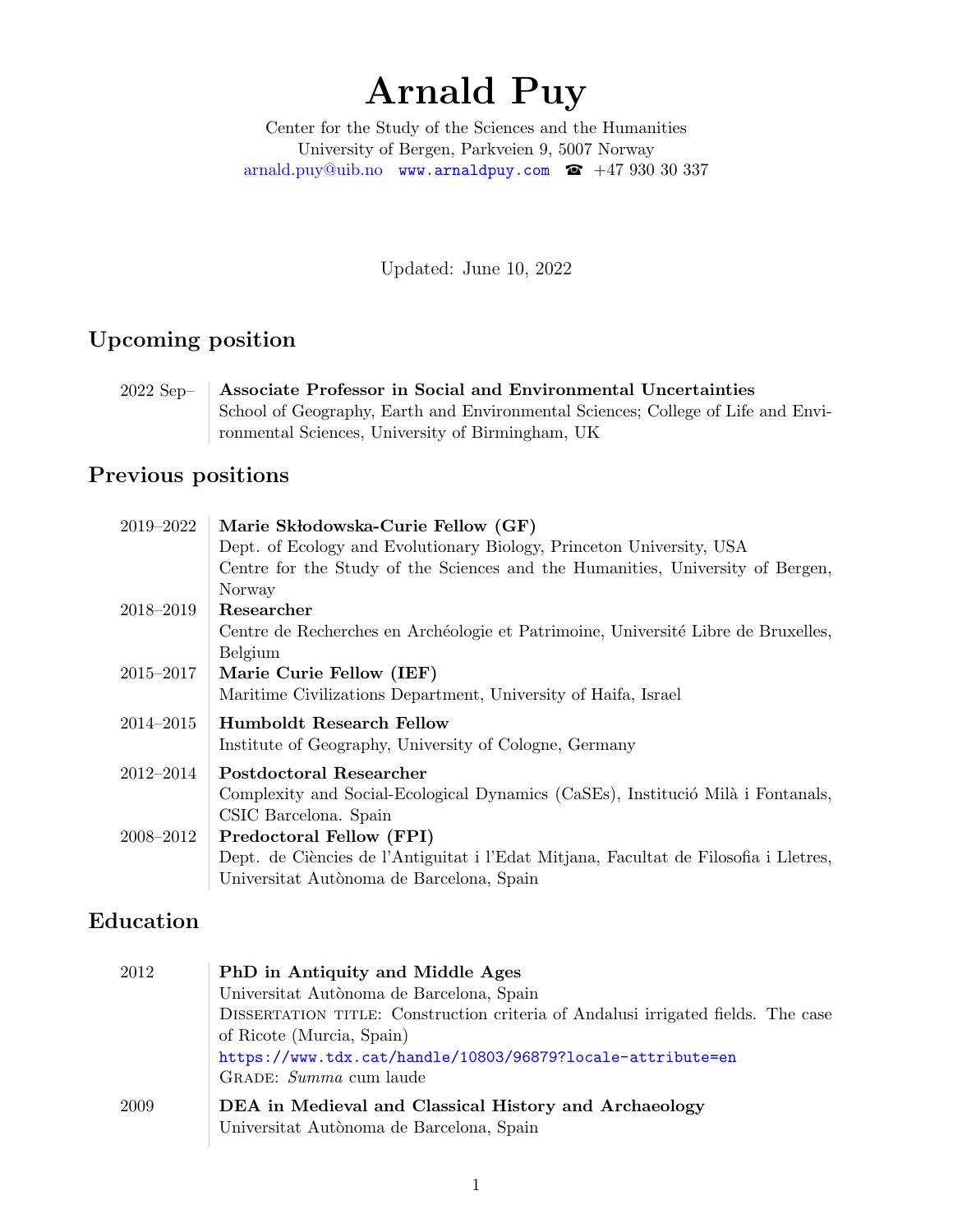| 2006 | <b>BA</b> in History                     |
|------|------------------------------------------|
|      | Universitat Autònoma de Barcelona, Spain |

#### Publications

#### Peer reviewed papers

- 1. Andrea Saltelli, Arnald Puy, and Samuele Lo Piano. "Sensitivity analysis". Elgar Encyclopedia of Ecological Economics. Ed. by Emilio Padilla Rosa and Jesús Ramos Martín. Edward Elgar Publishing, 2023. DOI: [10.2139/ssrn.3977108](https://doi.org/10.2139/ssrn.3977108)
- 2. Andrea Saltelli, Samuele Lo Piano, and Arnald Puy. "Sensitivity auditing". Elgar Encyclopaedia of Ecological Economics. Ed. by Emilio Padilla Rosa and Jesús Ramos Martín. Edward Elgar Publishing, 2023. DOI: [10.2139/ssrn.3977104](https://doi.org/10.2139/ssrn.3977104)
- 3. Arnald Puy, Razi Sheikholeslami, Hoshin V. Gupta, Jim W. Hall, Bruce Lankford, Samuele Lo Piano, Jonas Meier, Florian Pappenberger, Amilcare Porporato, Giulia Vico, and Andrea Saltelli. "The delusive accuracy of global irrigation water withdrawal estimates". Nature Communications 13 (2022), p. 3183. DOI: [10.1038/s41467-022-30731-8](https://doi.org/10.1038/s41467-022-30731-8)
- 4. Samuele Lo Piano, Emanuele Borgonovo, Arnald Puy, Andrea Saltelli, John Walsh, and Daniele Vidoni. "Improving the reliability of cohesion policy databases". PLOS ONE 17.4 (2022), e0266823. DOI: [10.1371/journal.pone.0266823](https://doi.org/10.1371/journal.pone.0266823)
- 5. Arnald Puy, Bruce Lankford, Jonas Meier, Saskia van der Kooij, and Andrea Saltelli. "Large variations in global irrigation withdrawals caused by uncertain irrigation efficiencies". Environmental Research Letters 17.4 (2022), p. 044014. DOI: [10.1088/1748-9326/ac5768](https://doi.org/10.1088/1748-9326/ac5768)
- 6. Arnald Puy, Samuele Lo Piano, Andrea Saltelli, and Simon A. Levin. "sensobol: an R package to compute variance-based sensitivity indices". Journal of Statistical Software 102.5 (2022), pp. 1–37. doi: [10.18637/jss.v102.i05](https://doi.org/10.18637/jss.v102.i05)
- 7. Arnald Puy, William Becker, Samuele Lo Piano, and Andrea Saltelli. "A comprehensive comparison of total-order estimators for global sensitivity analysis". International Journal for Uncertainty Quantification 12.2 (2022), pp. 1-18. DOI:  $10.1615/Int.J.J.$  Uncertainty Quantification. [2021038133](https://doi.org/10.1615/Int.J.UncertaintyQuantification.2021038133)
- 8. Arnald Puy, Samuele Lo Piano, and Andrea Saltelli. "Is VARS more intuitive and efficient than Sobol' indices?" Environmental Modelling & Software 137 (2021), p. 104960. poi: [10.1016/j.](https://doi.org/10.1016/j.envsoft.2021.104960) [envsoft.2021.104960](https://doi.org/10.1016/j.envsoft.2021.104960)
- 9. Arnald Puy, Emanuele Borgonovo, Samuele Lo Piano, Simon A. Levin, and Andrea Saltelli. "Irrigated areas drive irrigation water withdrawals". Nature Communications 12.1 (2021), p. 4525. DOI: [10.1038/s41467-021-24508-8](https://doi.org/10.1038/s41467-021-24508-8)
- 10. Saman Razavi, Anthony Jakeman, Andrea Saltelli, Clémentine Prieur, Bertrand Iooss, Emanuele Borgonovo, Elmar Plischke, Samuele Lo Piano, Takuya Iwanaga, William Becker, Stefano Tarantola, Joseph H.A. Guillaume, John Jakeman, Hoshin Gupta, Nicola Melillo, Giovanni Rabitti, Vincent Chabridon, Qingyun Duan, Xifu Sun, Stefán Smith, Razi Sheikholeslami, Nasim Hosseini, Masoud Asadzadeh, Arnald Puy, Sergei Kucherenko, and Holger R. Maier. "The future of sensitivity analysis: an essential discipline for systems modeling and policy support". Environmental Modelling  $\&$  Software 137 (2021), p. 104954. DOI: [10.1016/j.envsoft.2020.104954](https://doi.org/10.1016/j.envsoft.2020.104954)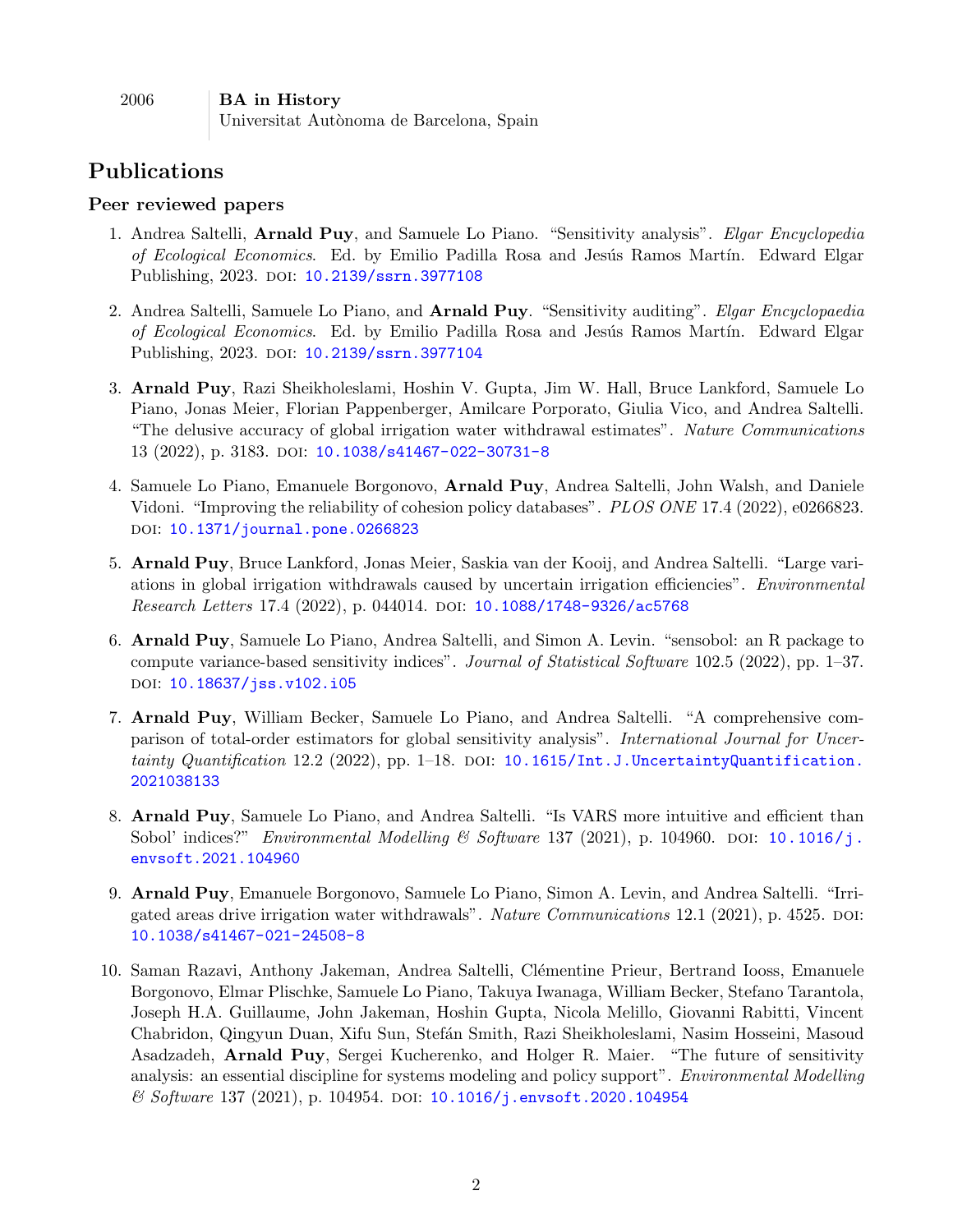- 11. Samuele Lo Piano, Federico Ferretti, **Arnald Puy**, Daniel Albrecht, and Andrea Saltelli. "Variancebased sensitivity analysis: The quest for better estimators and designs between explorativity and economy". Reliability Engineering & System Safety 206 (2021), p. 107300. DOI: [10.1016/j.ress.](https://doi.org/10.1016/j.ress.2020.107300) [2020.107300](https://doi.org/10.1016/j.ress.2020.107300)
- 12. Andrea Saltelli, Gabriele Bammer, Isabelle Bruno, Erica Charters, Monica Di Fiore, Emmanuel Didier, Wendy Nelson Espeland, John Kay, Samuele Lo Piano, Deborah Mayo, Roger Pielke Jr, Tommaso Portaluri, Theodore M Porter, Arnald Puy, Ismael Rafols, Jerome R Ravetz, Erik Reinert, Daniel Sarewitz, Philip B Stark, Andrew Stirling, Jeroen van der Sluijs, and Paolo Vineis. "Five ways to ensure that models serve society: a manifesto". Nature 582.7813 (2020), pp. 482–484. DOI: [10.1038/d41586-020-01812-9](https://doi.org/10.1038/d41586-020-01812-9).
- 13. Arnald Puy, Samuele Lo Piano, and Andrea Saltelli. "Current models underestimate future irrigated areas". Geophysical Research Letters 47.8 (2020), e2020GL087360. doi: [10 . 1029 /](https://doi.org/10.1029/2020GL087360) [2020GL087360](https://doi.org/10.1029/2020GL087360).
- 14. Arnald Puy, Samuele Lo Piano, and Andrea Saltelli. "A sensitivity analysis of the PAWN sensitivity index". Environmental Modelling  $\mathcal B$  Software 127 (2020), p. 104679. DOI: [10.1016/j.](https://doi.org/10.1016/j.envsoft.2020.104679) [envsoft.2020.104679](https://doi.org/10.1016/j.envsoft.2020.104679).
- 15. Arnald Puy, Manuel Herzog, Pedro Escriche, Amou Marouche, Yousef Oubana, and Olaf Bubenzer. "Detection of sand encroachment patterns in desert oases. The case of Erg Chebbi (Morocco)". Science of The Total Environment 642 (2018), pp. 241–249. DOI:  $10.1016/j$ .scitotenv.2018. [05.343](https://doi.org/10.1016/j.scitotenv.2018.05.343).
- 16. Arnald Puy. "Irrigated areas grow faster than the population". Ecological Applications 28.6 (2018), pp. 1413-1419. DOI: [10.1002/eap.1743](https://doi.org/10.1002/eap.1743).
- 17. Andrea Luca Balbo, Arnald Puy, Jaime Frigola, Fèlix Retamero, Isabel Cacho, and Helena Kirchner. "Amplified environmental change: Evidence from land-use and climate change in medieval Minorca". Land Degradation & Development 29.4 (2018), pp. 1262–1269. doi: 10.1002/1dr.2869.
- 18. Arnald Puy, Rachata Muneepeerakul, and Andrea Luca Balbo. "Size and stochasticity in irrigated social-ecological systems". Scientific Reports 7 (2017), p. 43943. DOI: [10.1038/srep43943](https://doi.org/10.1038/srep43943).
- 19. Arnald Puy, José María García Avilés, Andrea Luca Balbo, Michèle Keller, Svenja Riedesel, Daniel Blum, and Olaf Bubenzer. "Drip irrigation uptake in traditional irrigated fields: The edaphological impact". Journal of Environmental Management 202 (2017), pp. 550–561. DOI: 10.1016/j. [jenvman.2016.07.017](https://doi.org/10.1016/j.jenvman.2016.07.017).
- 20. Andrea Luca Balbo and **Arnald Puy**. "Terrace landscapes. Editorial to the special issue". *Journal* of Environmental Management 202.3 (2017), pp. 495–499. doi: [10.1016/j.jenvman.2017.02.001](https://doi.org/10.1016/j.jenvman.2017.02.001).
- 21. Andrea Luca Balbo, Erik Gómez-Baggethun, Matthieu Salpeteur, **Arnald Puy**, Stefano Biagetti, and Jürgen Scheffran. "Resilience of small-scale societies: a view from drylands". Ecology and  $Society 21.2 (2016), art53. DOI: 10.5751/ES-08327-210253.$  $Society 21.2 (2016), art53. DOI: 10.5751/ES-08327-210253.$  $Society 21.2 (2016), art53. DOI: 10.5751/ES-08327-210253.$
- 22. Arnald Puy, Andrea Luca Balbo, and Olaf Bubenzer. "Radiocarbon dating of agrarian terraces by means of buried soils". Radiocarbon 58.02 (2016), pp. 345–363. DOI: [10.1017/RDC.2015.21](https://doi.org/10.1017/RDC.2015.21).
- 23. Arnald Puy, Andrea Luca Balbo, Camila Zinsli, and Morten Ramstad. "High-resolution stratigraphy of Scandinavian coastal archaeological settlements: the case of Håkonshella, W Norway". Boreas  $45.3$  (2016), pp.  $508-520$ . DOI:  $10.1111/b$ or.12166.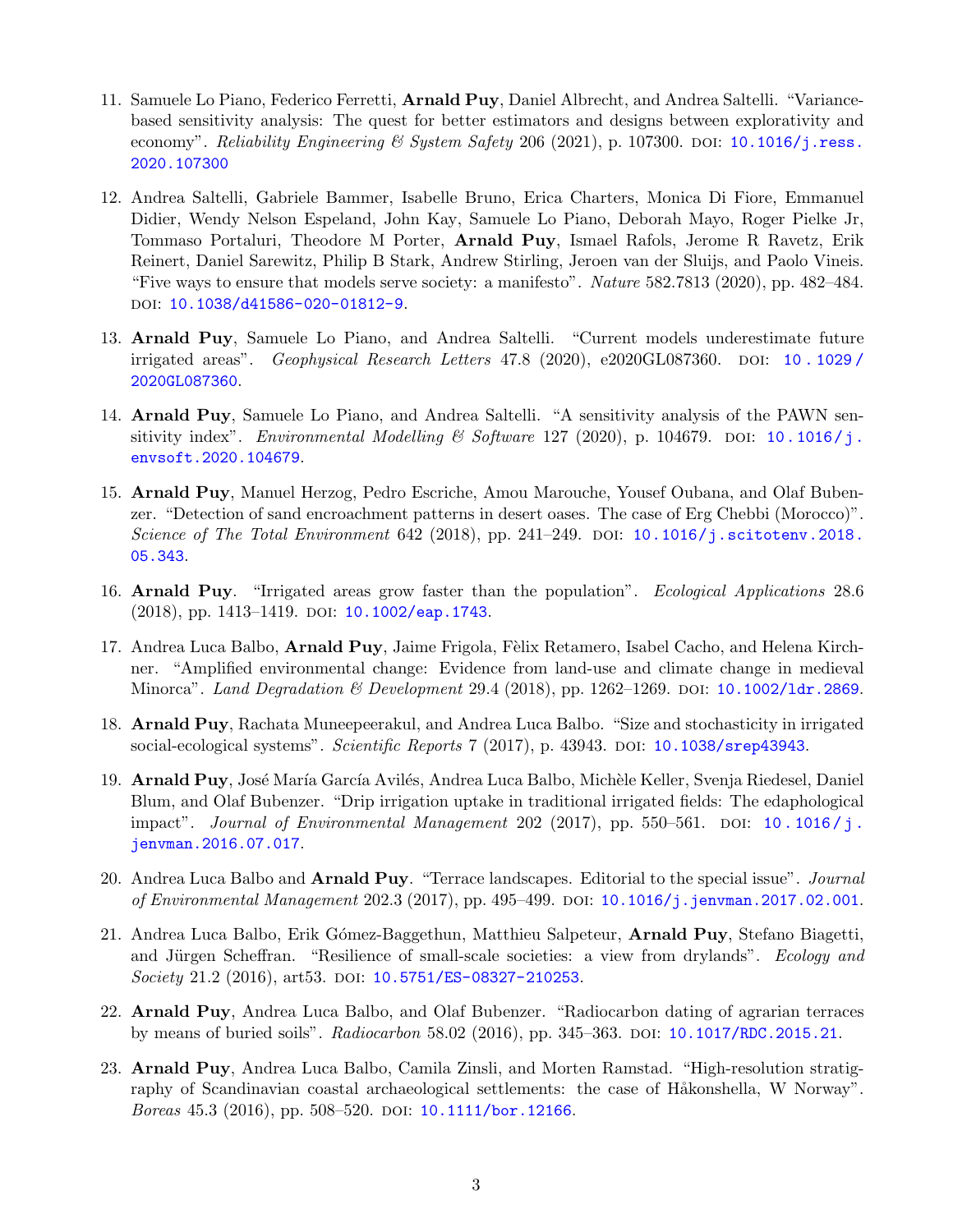- 24. **Arnald Puy**. "Land selection for irrigation in al-Andalus (Spain, 8th century AD)". *Journal of* Field Archaeology 39.1 (2014), pp. 84–100. DOI: [10.1179/0093469013Z.00000000072](https://doi.org/10.1179/0093469013Z.00000000072).
- 25. Arnald Puy, Andrea Luca Balbo, Antoni Virgili, and Helena Kirchner. "The evolution of Mediterranean wetlands in the first millennium AD: The case of Les Arenes floodplain (Tortosa, NE Spain)". Geoderma 232-234 (2014), pp. 219–235. doi: [10.1016/j.geoderma.2014.05.001](https://doi.org/10.1016/j.geoderma.2014.05.001).
- 26. Arnald Puy and Andrea Luca Balbo. "The genesis of irrigated terraces in al-Andalus. A geoarchaeological perspective on intensive agriculture in semi-arid environments (Ricote, Murcia, Spain)". Journal of Arid Environments 89 (2013), pp. 45–56. DOI: [10.1016/j.jaridenv.2012.10.008](https://doi.org/10.1016/j.jaridenv.2012.10.008).
- 27. Arnald Puy. "Tracking down the gliter of gold in the Diplomatari de Santes Creus". Imago Temporis - Medium Aevum 7 (2013), pp. 175–224. doi: [10.17605/OSF.IO/P6KMG](https://doi.org/10.17605/OSF.IO/P6KMG).

#### Peer-reviewed book chapters

- 1. Andrea Luca Balbo, José María García-Avilés, Johannes Hunink, Francisco Alcón, J.E. Palenzuela-Cruz, J. Martínez, **Arnald Puy**, Joaquín Rodríguez López, and Jürgen Scheffran. "Challenges and opportunities for historical irrigated agricultural systems in Mediterranean regions: Technical, cultural, and environmental assets for sustainable rural development in Ricote (Murcia, Spain)". Climate Change, Security Risks , and Violence Conflicts. Essays from Integrated Climate Research in Hamburg. Ed. by Michael Brzoska and Jürgen Scheffran. Hamburg: Hamburg University Press, 2020, pp. 143–162.
- 2. Arnald Puy. "La huerta de Ricote (Murcia, España) entre los siglos XV y XVIII". Estudiar el pasado: aspectos metodológicos de la investigación en Ciencias de la Antigüedad y de la Edad Media. Proceedings of the First Postgraduate Conference on Studies of Antiquity and Middle Ages Universitat Autònoma de Barcelona 26-28th October 2010. Ed. by Ainoa Castro Correa, Daniel Gómez Castro, Gerard González Germain, Joan Oller Guzmán, **Arnald Puy**, Roger Riera Vargas, Kasia Krystyna Starczewska, and Nereida Villagra Hidalgo. Oxford: BAR International Series 2412, 2012, pp. 199-209. doi: [10.13140/2.1.1883.4887](https://doi.org/10.13140/2.1.1883.4887).

#### Edited books

1. Ainoa Castro Correa, Daniel Gómez Castro, Gerard González Germain, Joan Oller Guzmán, Arnald Puy, Roger Riera Vargas, Kasia Krystyna Starczewska, and Nereida Villagra Hidalgo, eds. Estudiar el pasado: aspectos metodológicos de la investigación en Ciencias de la Antigüedad y de la Edad Media. Proceedings of the First Postgraduate Conference on Studies of Antiquity and Middle Ages Universitat Autònoma de Barcelona 26-28th October 2010. BAR International Series 2412, 2012.

#### Non peer-reviewed papers

- 1. Arnald Puy, Razi Sheikholeslami, Hoshin Gupta, Jim Hall, Bruce Lankford, Samuele Lo Piano, Jonas Meier, Florian Pappenberger, Amilcare Porporato, Giulia Vico, and Andrea Saltelli. "How certain are we about the model-based estimations of global irrigation water withdrawal?" 2022, EGU22-8603. DOI: [10.5194/egusphere-egu22-8603](https://doi.org/10.5194/egusphere-egu22-8603).
- 2. Arnald Puy, Emanuele Borgonovo, Samuele Lo Piano, and Andrea Saltelli. "Are the results of the groundwater model robust?" (2019). arXiv: [1912.10814](https://arxiv.org/abs/1912.10814).
- 3. Arnald Puy. "The construction of fertility in al-Andalus. Geoarchaeology in Ricote (Murcia, Spain, 8th century AD)". Geophysical Research Abstracts 15 (2013), p. 2335.
- 4. Arnald Puy. "Moneda, peces de moneda d'or i magnats a Santes Creus". Revista de l'Arxiu Bibliogr`afic de Santes Creus 23 (2010), pp. 39–49.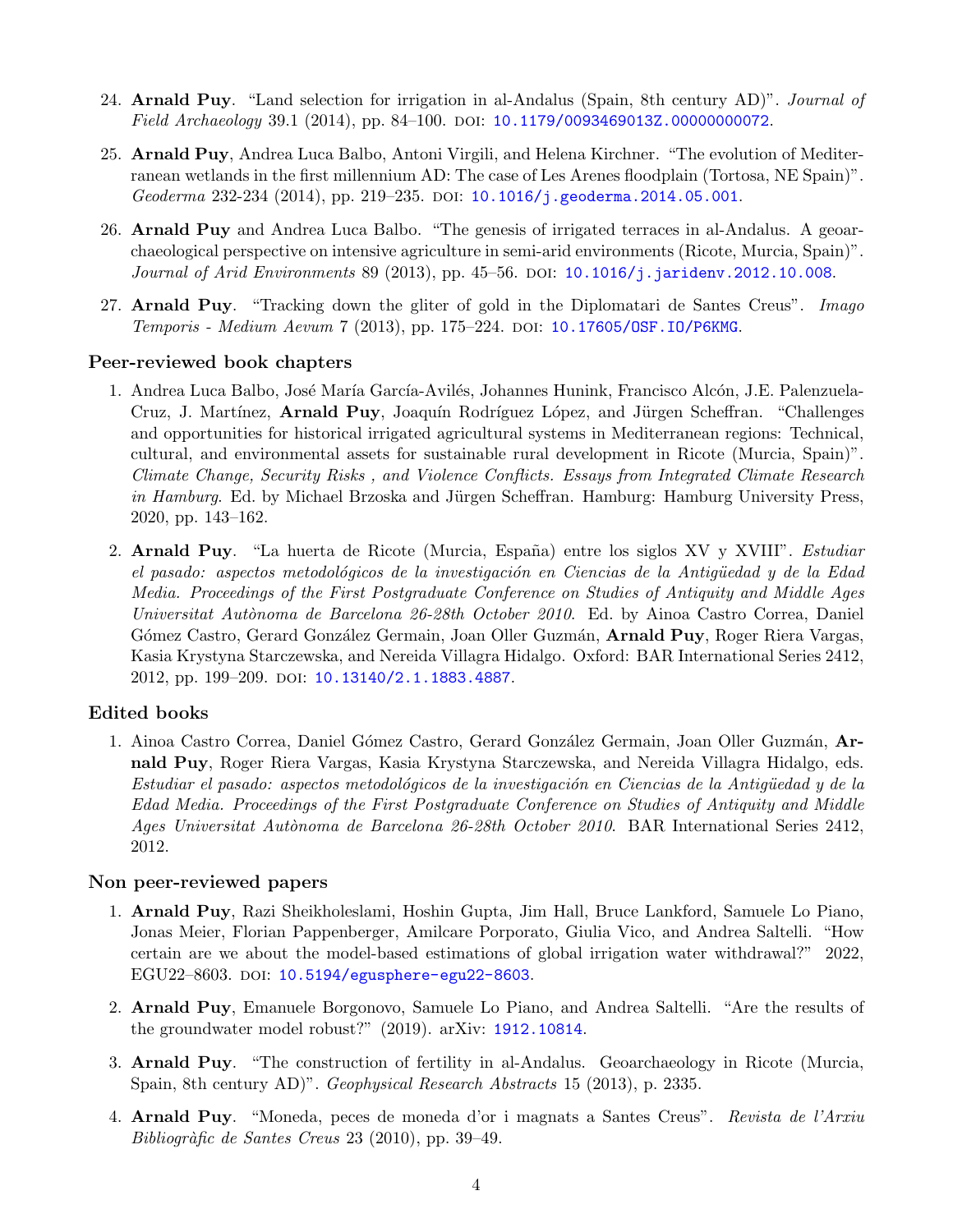5. Arnald Puy. "La moneda d'or al diplomatari de Santa Maria de Santes Creus (975-1225)". Gaceta Numismática 169 (2008), pp. 39–60.

#### Under review

- 1. Arnald Puy and Andrea Saltelli. "Mind the Hubris in Mathematical Modelling". Views on Responsible Modelling. Ed. by Andrea Saltelli and Monica Di Fiore. Oxford University Press, 2022.
- 2. Arnald Puy, Pierfrancesco Beneventano, Simon A. Levin, Samuele Lo Piano, Tommaso Portaluri, and Andrea Saltelli. "Models with higher effective dimensions tend to produce more uncertain estimates". Science Advances (2022).
- 3. Andrea Saltelli, Marta Kuc-Czarnecka, Samuele Lo Piano, Máté János Lőrincz, Magdalena Olczyk, Arnald Puy, Erik Reinert, Stefán Thor Smith, and Jeroen van der Sluijs. "A new gaze for impact assessment practices in the European Union". Journal of Environmental Management (2022).
- 4. Samuele Lo Piano, Máté János Lőrincz, **Arnald Puy**, Steve Pye, Andrea Saltelli, Stefán Thor Smith, and Jeroen P. van der Sluijs. "Unpacking uncertainty in the modelling process for energy policy making". Energy Research & Social Science (2021). arXiv: [2111.00782](https://arxiv.org/abs/2111.00782).
- 5. Monica Di Fiore, Marta Kuc Czarnecka, Samuele Lo Piano, Arnald Puy, and Andrea Saltelli. "The agency of quantification".  $Minerva$  (2021). DOI: [10.2139/ssrn.3772676](https://doi.org/10.2139/ssrn.3772676).
- 6. Samuele Lo Piano, Razi Sheikholeslami, Arnald Puy, and Andrea Saltelli. "Unpacking the modelling process via sensitivity auditing". Futures (2021).

#### Technical reports

- 1. Arnald Puy. Intermediate micromorphological report of Tour Anneessens. Tech. rep. Brussels: Université Libre de Bruxelles, 2019.
- 2. Arnald Puy. Micromorphological report of La Rue du Chien Marin. Tech. rep. Brussels: Université Libre de Bruxelles, 2019.
- 3. Arnald Puy. Micromorphological report of Watermael Boitsfort. Tech. rep. Brussels: Université Libre de Bruxeles, 2019.
- 4. Arnald Puy. Micromorphological report of La Porte de Hal. Tech. rep. Brussels: Université Libre de Bruxelles, 2018.
- 5. Arnald Puy. Micromorphological report of La Ferme Rose. Tech. rep. Brussels: Université Libre de Bruxelles, 2018.
- 6. Arnald Puy. Micromorphological report of Hof ter Coign. Tech. rep. Brussels: Université Libre de Bruxelles, 2018. DOI: [10.17605/OSF.IO/YTPJH](https://doi.org/10.17605/OSF.IO/YTPJH).
- 7. Arnald Puy. Micromorphological report of Tour Anneessens. Tech. rep. Brussels: Université Libre de Bruxelles, 2018. DOI: [10.17605/OSF.IO/2AMWJ](https://doi.org/10.17605/OSF.IO/2AMWJ).

#### R packages

1. sensobol. <https://cran.r-project.org/web/packages/sensobol/index.html>

#### Fellowships, grants and awards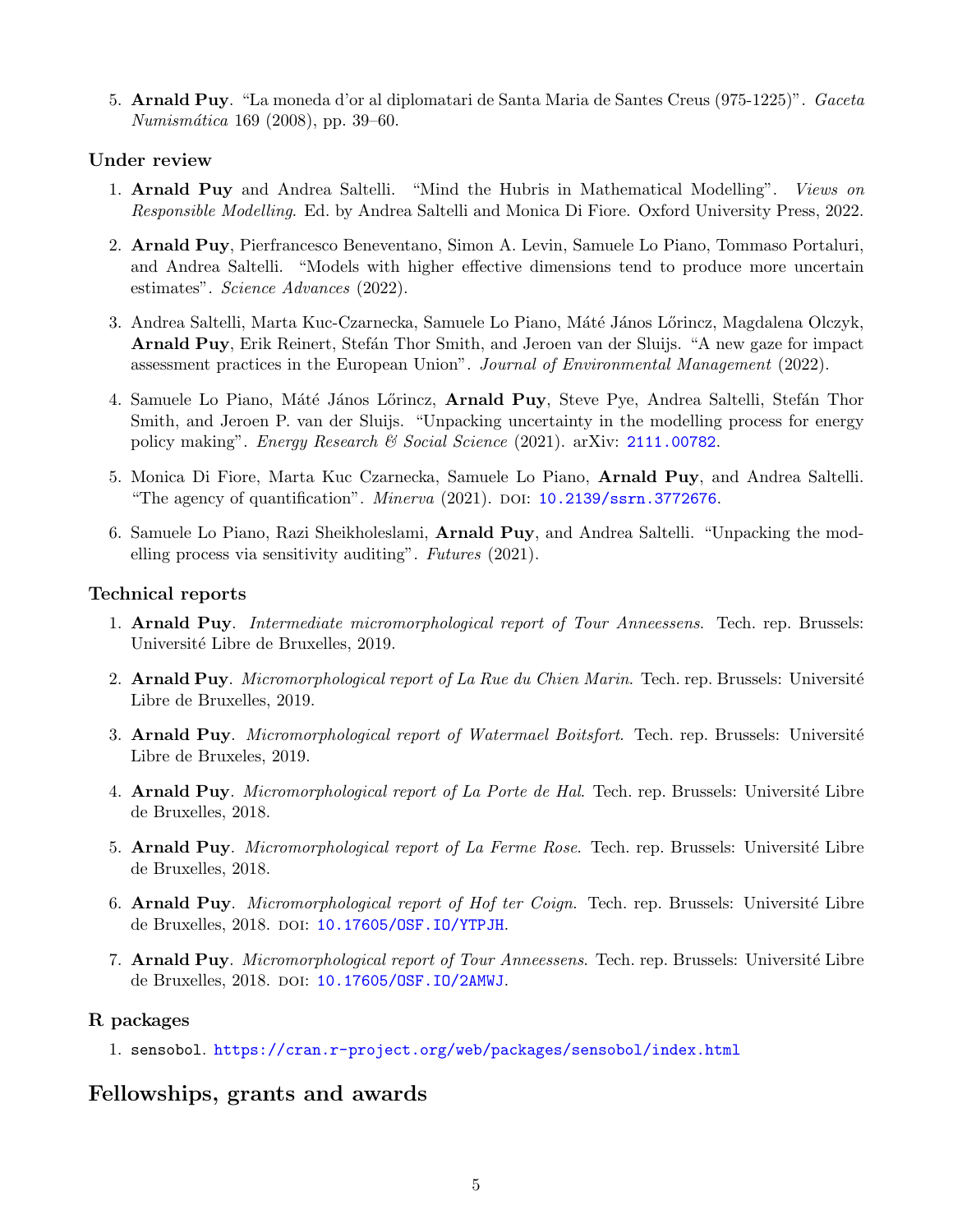| $2018~{\rm Jan}$ | Marie Skłodowska-Curie Individual Fellowship-Global Fellowship (IF-<br>$GF)$ (EU)<br>FUNDS: $276,330.60 \in$<br>SCORE: $99.2/100$ , ENV panel |
|------------------|-----------------------------------------------------------------------------------------------------------------------------------------------|
| $2015$ May       | <b>Outstanding PhD Award</b><br>Award granted by UAB to PhD theses of exceptional scientific relevance                                        |
| 2014 Oct         | Humboldt Research Stay Abroad Grant, Alexander von Humboldt Foun-<br>dation (Germany)<br>FUNDS: $2.000 \in$                                   |
| 2013 Nov         | Marie Curie Intra-European Fellowship (IEF) (EU)<br>FUNDS: $185.558,80 \in$<br>SCORE: $99.4/100$ , SOC panel                                  |
| 2013 Nov         | Humboldt Research Fellowship, Alexander von Humboldt Foundation<br>(Germany)<br>FUNDS: 82.800€                                                |
| $2013$ Apr       | The Wenner-Gren Foundation Post-PhD Research Grant (NY, USA)<br>FUNDS: $17.580\epsilon$                                                       |
| $2011$ Jan       | Ministry of Science and Innovation, Research Stays Abroad Grant<br>(Spain)<br>FUNDS: $3.100 \in$                                              |
| 2010 Feb         | Ministry of Science and Innovation, Research Stays Abroad Grant<br>(Spain)<br>FUNDS: $7.350\epsilon$                                          |
| 2009 Nov         | Ministry of Science and Innovation, Research Stays Abroad Grant<br>(Spain)<br>FUNDS: $3.640\epsilon$                                          |
| 2009 Feb         | Research Grant.<br>Centro de Experimentación y Obras Públicas<br>(CEDEX), Spain<br>FUNDS: $6.760 \in$                                         |
| 2009 Nov         | Joaquím Sarret i Arboç award (Spain)<br>$600 \text{€-award granted to the best MA dissertation}$                                              |
| $2008$ Sep       | Formación de Personal Investigador Fellowship (FPI)<br>FUNDS: $60.000 \in$                                                                    |

## Projects directed as PI

| 2019-2022     | The role of size in the sustainability of irrigation systems (SIZE,                                  |
|---------------|------------------------------------------------------------------------------------------------------|
|               | $\#792178$                                                                                           |
|               | European Commission H2020, EU. 276.330,80 $\in$                                                      |
|               | https://cordis.europa.eu/project/rcn/214099_en.html                                                  |
| $2015 - 2017$ | Bloom the dry II. The creation of traditional Mediterranean irrigated<br>fields (DryIR, $\#623098$ ) |
|               | European Commission FP7, EU. $184.558,80 \in$                                                        |
|               | https://cordis.europa.eu/project/rcn/187738_en.html                                                  |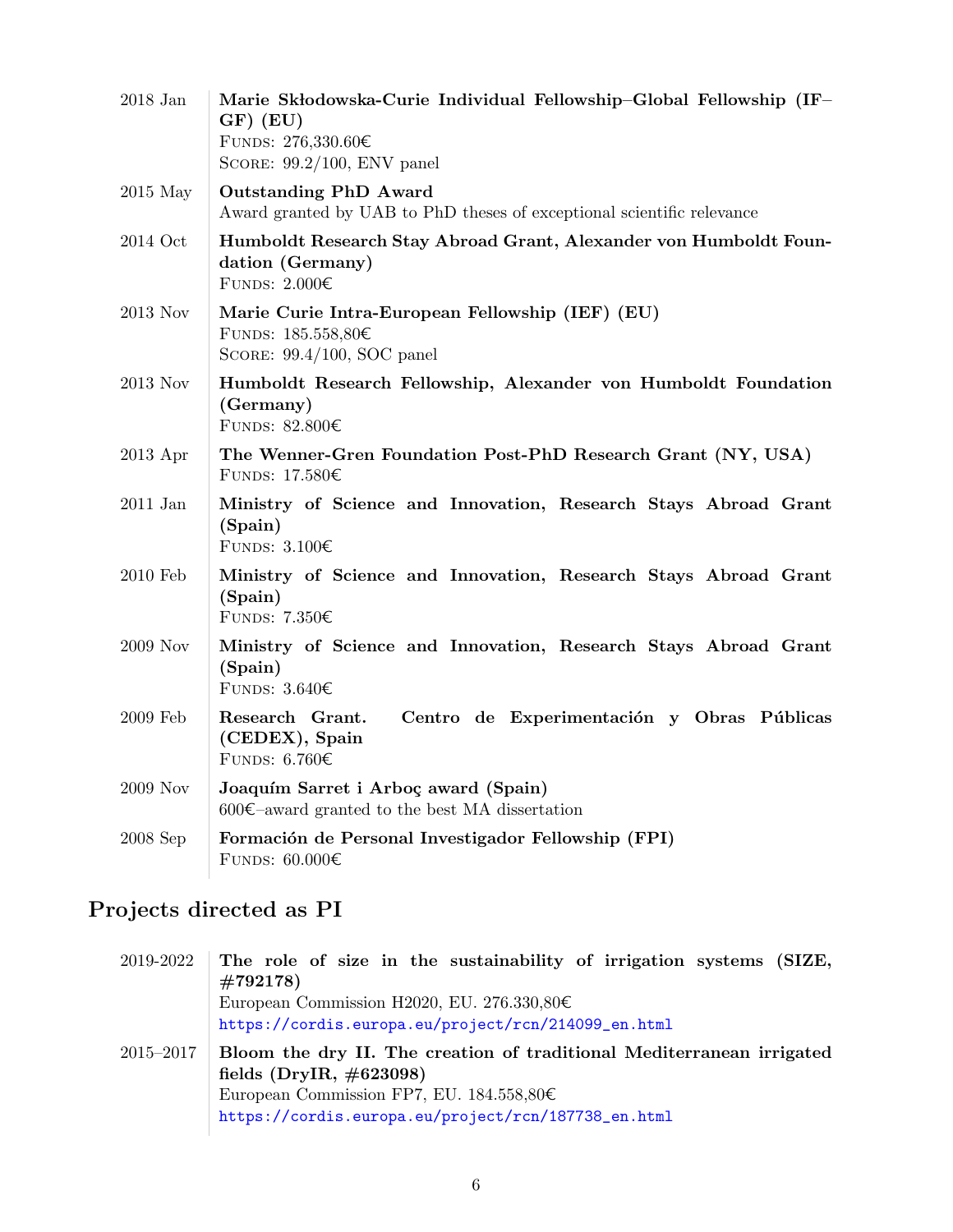2014–2017 Bloom the dry I. The creation of traditional Mediterranean irrigated fields Alexander von Humboldt Foundation, Germany. 82.800€ 2013–2015 Building up intensive labour areas: terraces, irrigation and agrarian change in the Ricote Valley (Murcia, Spain) after 711 AD (#8716) The Wenner-Gren Foundation for Anthropological Research, USA \$17.580 <http://www.wennergren.org/grantees/puy-maeso-arnald>

### Stays in internationally recognized research centers  $(≥6$  months)

| 2011 | <b>Charles McBurney Laboratory</b><br>University of Cambridge, UK                                                                                        |
|------|----------------------------------------------------------------------------------------------------------------------------------------------------------|
| 2010 | Departamento de Prehistoria, Arqueología, Historia Antigua, Historia<br>Medieval y Ciencias y Técnicas Historiográficas<br>Universidad de Murcia, Spain. |

#### Congresses, conferences and workshops

#### International

| $2022$ Jul | What contribution can sensitivity analysis and sensitivity auditing offer<br>to the opening of the box of models? |
|------------|-------------------------------------------------------------------------------------------------------------------|
|            | MAIN AUTHOR: Andrea Saltelli                                                                                      |
|            | CO-AUTHORS: Monica Di Fiore, Arnald Puy                                                                           |
|            | International Congress on Environmental Modelling & Software (iEMS), Brussels,                                    |
|            | Belgium                                                                                                           |
| $2022$ Apr | The Cartesian dream in mathematical models for policy-making                                                      |
|            | MAIN AUTHOR: Arnald Puy                                                                                           |
|            | CEREAL seminar (Conversations on the Environment, Responsible Energy, And                                         |
|            | Life), Princeton University, USA                                                                                  |
| $2022$ Apr | How certain are we about the model-based estimations of global irriga-                                            |
|            | tion water withdrawal?                                                                                            |
|            | MAIN AUTHOR: Razi Sheikholeslami                                                                                  |
|            | CO-AUTHORS: Arnald Puy, Hoshin Gupta, Jim Hall, Bruce Lankford, Samuele Lo                                        |
|            | Piano, Jonas Meier, Florian Pappenberger, Amilcare Porporato, Giulia Vico, and                                    |
|            | Andrea Saltelli                                                                                                   |
|            | EGU General Assembly 2022, Vienna, Austria                                                                        |
| $2022$ Mar | Sensitivity analysis as a tool to probe into the relation between model                                           |
|            | complexity and uncertainty                                                                                        |
|            | MAIN AUTHOR: Arnald Puy                                                                                           |
|            | CO-AUTHORS: Pierfrancesco Beneventano, Simon Levin, Samuele Lo Piano, Tom-<br>maso Portaluri, Andrea Saltelli     |
|            | 10th International Conference on Sensitivity Analysis of Model Output, Tallahassee,                               |
|            | Florida, USA                                                                                                      |
| 2021 Oct   | The project DAWN: Illuminating deep uncertainties in the estimation                                               |
|            | of irrigation water withdrawals                                                                                   |
|            | MAIN AUTHOR: Arnald Puy                                                                                           |
|            | AFINO workshop, Selbu, Norway                                                                                     |
|            |                                                                                                                   |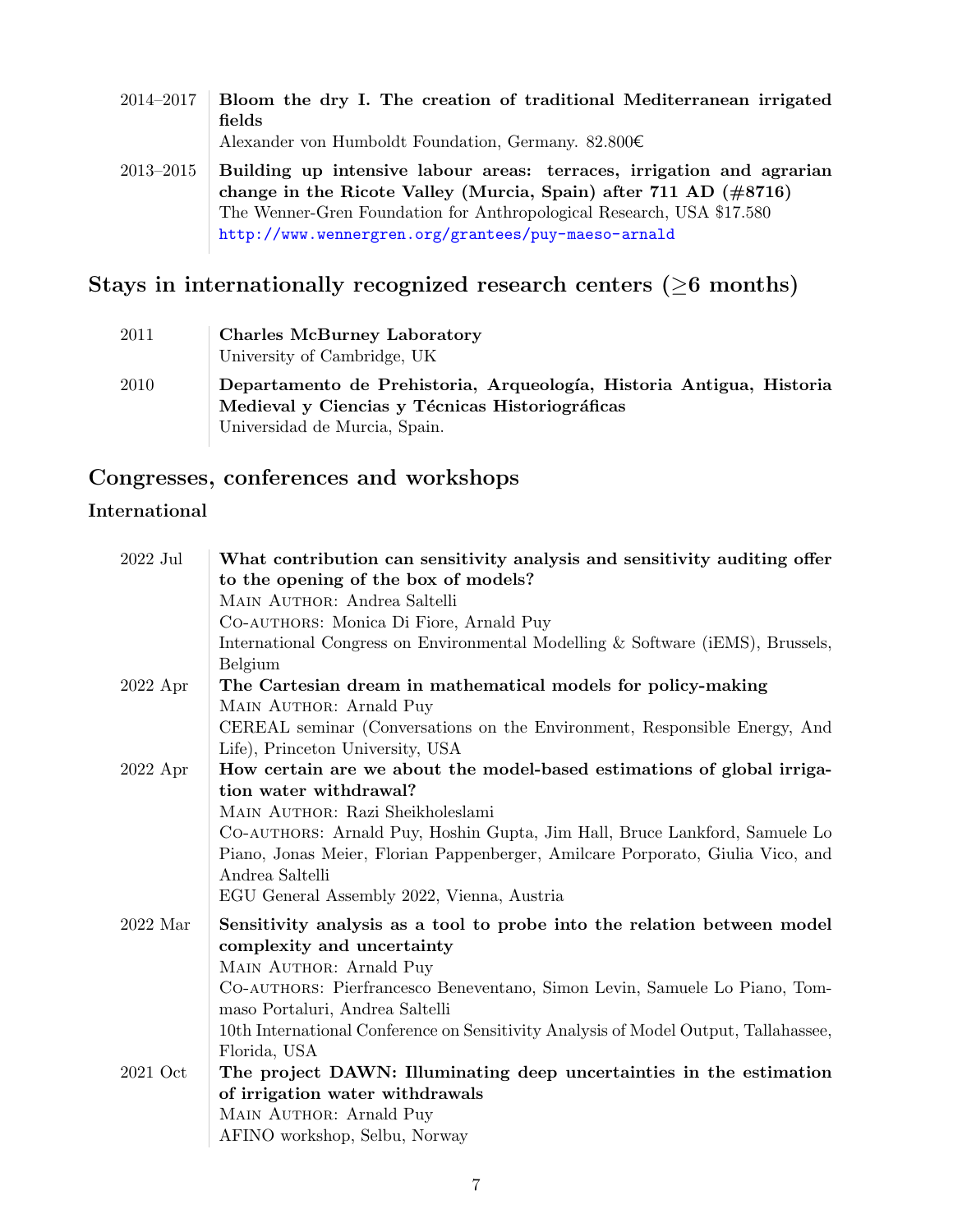|            | Invited speaker                                                                                                                                        |
|------------|--------------------------------------------------------------------------------------------------------------------------------------------------------|
| $2021$ Mar | Mathematical models for policy-making and the illusion of accuracy<br>MAIN AUTHOR: Arnald Puy<br>Department of Geography. University of Bergen, Norway |
|            |                                                                                                                                                        |
| $2021$ Mar | Numbers and models for policy-making in agriculture                                                                                                    |
|            | MAIN AUTHOR: Arnald Puy                                                                                                                                |
|            | Center for the Sciences and the Humanities. University of Bergen, Norway                                                                               |
| 2020 Nov   | Complex vs. simple models. An example on irrigation agriculture                                                                                        |
|            | MAIN AUTHOR: Arnald Puy<br>Conversation Hour of the Levin Lab. Ecology and Evolutionary Biology Depart-<br>ment, Princeton University, USA             |
| 2020 Feb   | The scale of irrigated agriculture matters. Should we believe official                                                                                 |
|            | projections to 2050?                                                                                                                                   |
|            | MAIN AUTHOR: Arnald Puy                                                                                                                                |
|            | Center for the Sciences and the Humanities. University of Bergen, Norway                                                                               |
|            |                                                                                                                                                        |
| $2020$ Jan | Is the model robust against uncertainties? a brief introduction to sensi-                                                                              |
|            | tivity analysis<br>MAIN AUTHOR: Arnald Puy                                                                                                             |
|            | Brown Bag Lunch Seminar. Stockholm Resilience Center, Stockholm, Sweden.                                                                               |
|            |                                                                                                                                                        |
| $2019$ Dec | Why uncertainty and sensitivity analysis? Some very simple examples                                                                                    |
|            | MAIN AUTHOR: Arnald Puy                                                                                                                                |
|            | Conversation Hour of the Levin Lab. Ecology and Evolutionary Biology Depart-                                                                           |
|            | ment, Princeton University, USA.                                                                                                                       |
| $2019$ Oct | Is it possible to improve existing sample-based algorithm to compute the                                                                               |
|            | total sensitivity index?<br>MAIN AUTHOR: Samuele Lo Piano                                                                                              |
|            | CO-AUTHORS: Federico Ferretti, Arnald Puy, Daniel Albrecht, Stefano Tarantola,                                                                         |
|            | Andrea Saltelli                                                                                                                                        |
|            | Ninth International Conference on Sensitivity Analysis of Model Output. Univer-                                                                        |
|            | sitat Oberta de Catalunya, Barcelona, Spain.                                                                                                           |
| $2019$ Oct | How sensible is the PAWN index to its tuning parameters?                                                                                               |
|            | MAIN AUTHOR: Arnald Puy                                                                                                                                |
|            | CO-AUTHORS: Samuele Lo Piano, Andrea Saltelli                                                                                                          |
|            | Ninth International Conference on Sensitivity Analysis of Model Output. Univer-                                                                        |
|            | sitat Oberta de Catalunya, Barcelona, Spain.                                                                                                           |
| 2019 May   | Why FAOs projection of Mediterranean (and global) irrigated areas to                                                                                   |
|            | 2050 should not be trusted                                                                                                                             |
|            | MAIN AUTHOR: Arnald Puy                                                                                                                                |
|            | Challenges and opportunities for the sustainable development of Mediterranean                                                                          |
|            | rural regions: integrating agricultural, environmental and cultural heritage. Ricote,                                                                  |
|            | Spain. Invited speaker                                                                                                                                 |
| $2019$ Apr | Current projections of global irrigated areas are fragile against uncer-                                                                               |
|            | tainty                                                                                                                                                 |
|            | MAIN AUTHOR: Arnald Puy                                                                                                                                |
|            | CO-AUTHORS: Samuele Lo Piano, Andrea Saltelli<br>Humboldt Colloquium "Research without Borders.                                                        |
|            | Alexander von Humboldt's<br>Legacy Today". Madrid, Spain. Invited poster                                                                               |
| $2019$ Mar | Can we predict future irrigated areas?                                                                                                                 |
|            |                                                                                                                                                        |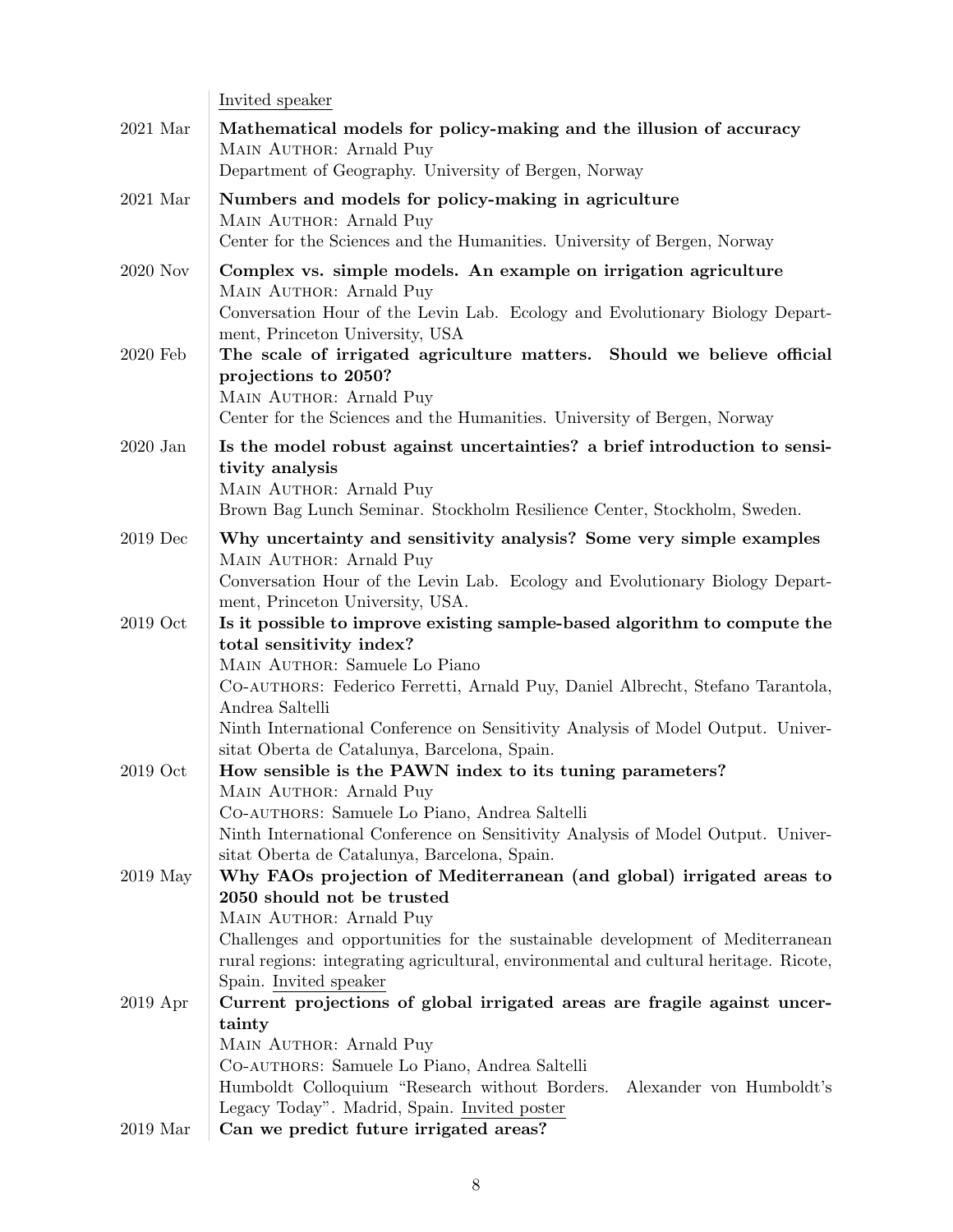|                    | https://doi.org/10.6084/m9.figshare.7902623                                                                                                               |
|--------------------|-----------------------------------------------------------------------------------------------------------------------------------------------------------|
|                    | MAIN AUTHOR: Arnald Puy                                                                                                                                   |
|                    | Young-researchers workshop: The challenge of sustainability across scales and di-                                                                         |
|                    | mensions. Universitat Oberta de Catalunya, Barcelona, Spain. Invited speaker                                                                              |
| $2019$ Mar         | Uncertainty and global sensitivity analysis of the projection of continen-                                                                                |
|                    | tal and global irrigated areas to 2050                                                                                                                    |
|                    | https://doi.org/10.6084/m9.figshare.7856963                                                                                                               |
|                    | MAIN AUTHOR: Arnald Puy                                                                                                                                   |
|                    | CO-AUTHORS: Samuele Lo Piano, Andrea Saltelli                                                                                                             |
|                    | Society for Risk Analysis (SRA) - Benelux 2019 Annual Conference: "Reasoning                                                                              |
|                    | with Uncertainty". University of Luxembourg, Luxembourg.                                                                                                  |
| 2018 Nov           | Les études géoarchéologiques dans le centre historique de Bruxelles                                                                                       |
|                    | MAIN AUTHOR: Yannick Devos                                                                                                                                |
|                    | CO-AUTHORS: Cristiano Nicosia, Arnald Puy                                                                                                                 |
|                    | CReA Patrimoine, Université Libre de Bruxelles. Brussels, Belgium.                                                                                        |
|                    |                                                                                                                                                           |
| $2018 \text{ Aug}$ | A stable floor in Tour Anneessens, Brussels                                                                                                               |
|                    | https://doi.org/10.6084/m9.figshare.6828668.v2                                                                                                            |
|                    | MAIN AUTHOR: Arnald Puy                                                                                                                                   |
|                    | CO-AUTHORS: Yannick Devos                                                                                                                                 |
|                    | International Workshop on Archaeological Soil Micromorphology. Brussels, Bel-                                                                             |
|                    | gium. Organizing Committee                                                                                                                                |
| $2018$ Jun         | How to better protect oases from sand encroachment? Insights from Erg                                                                                     |
|                    | Chebbi (Morocco)                                                                                                                                          |
|                    | MAIN AUTHOR: Arnald Puy                                                                                                                                   |
|                    | Navigating Complexity: human-environmental solutions for a challenging future.                                                                            |
| 2017 Oct           | XXIII International Conference of the Society for Human Ecology. Lisbon, Portugal<br>Dynamics between sand inputs and irrigation in the oases of Merzouga |
|                    | and Hassilabiad (Morocco). Preliminary results                                                                                                            |
|                    | MAIN AUTHOR: Arnald Puy                                                                                                                                   |
|                    | From refugia to oases: living in arid environments from prehistoric times to                                                                              |
|                    | the present day. 38ème Rencontres Internationales d'Archéologie et d'Histoire                                                                             |
|                    | d'Antibes, CEPAM, Nice, France. Invited speaker                                                                                                           |
| 2016 Aug           | Increasing the resolution of Scandinavian anthropic deposits: the poten-                                                                                  |
|                    | tial of XRF core scanning and geoarchaeology                                                                                                              |
|                    | MAIN AUTHOR: Arnald Puy                                                                                                                                   |
|                    | CO-AUTHORS: A.L. Balbo, Camilla Zinsli, Morten Ramstad                                                                                                    |
|                    | 4th International Landscape Archaeology Conference, University of Uppsala, Upp-                                                                           |
|                    | sala, Sweden                                                                                                                                              |
| $2015$ May         | Land use and climate change in Minorca between al Andalus and the                                                                                         |
|                    | feudal conquest                                                                                                                                           |
|                    | MAIN AUTHOR: A.L. Balbo                                                                                                                                   |
|                    | CO-AUTHORS: Jaime Frigola, Fèlix Retamero, Helena Kirchner, Isabel Cacho                                                                                  |
|                    | Shaping the Mediterranean basin: islands, coastlines and cultures. International                                                                          |
|                    | Geoarchaeology Workshop, Cagliari, Sardinia                                                                                                               |
| $2015$ May         | An integrative approach to assess the reliability of AMS dates for terrace                                                                                |
|                    | construction: bulk analyses, terrace clustering and statistics                                                                                            |
|                    | MAIN AUTHOR: Arnald Puy                                                                                                                                   |
|                    | Shaping the Mediterranean basin: islands, coastlines and cultures. International                                                                          |
|                    | Geoarchaeology Workshop, Cagliari, Sardinia. Invited speaker                                                                                              |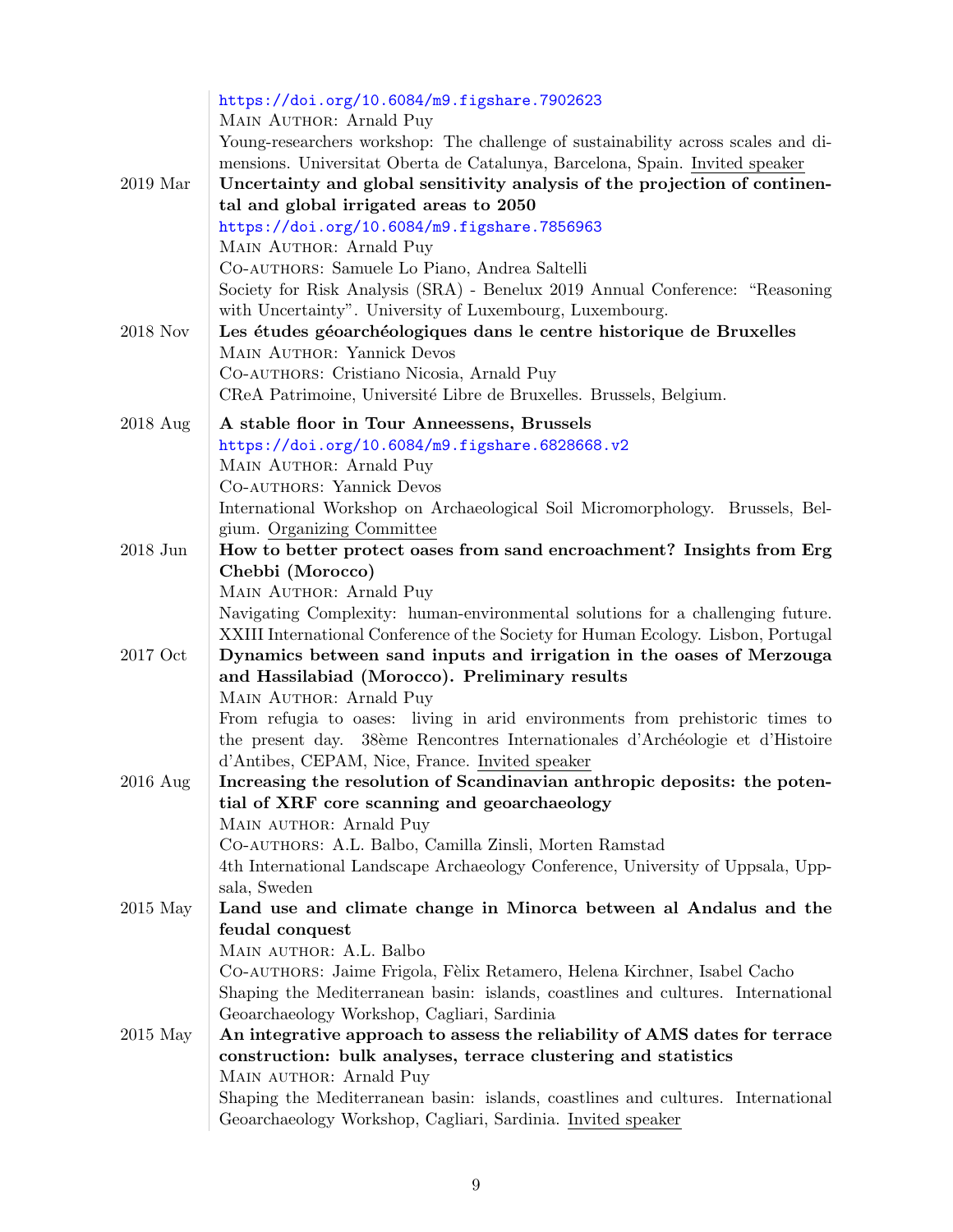| $2015$ Apr | A long-term perspective on Western Mediterranean irrigation: past and                                                                  |
|------------|----------------------------------------------------------------------------------------------------------------------------------------|
|            | future prospects                                                                                                                       |
|            | MAIN AUTHOR: Arnald Puy<br>Conference at Maritime Civilizations Deprtment, Haifa University, Israel Invited                            |
|            | speaker                                                                                                                                |
| $2014$ Dec | Socio-ecological resilience of small-scale societies in drought-prone re-                                                              |
|            | gions                                                                                                                                  |
|            | MAIN AUTHOR: Andrea L. Balbo                                                                                                           |
|            | CO-AUTHORS: Stefano Biagetti, Erik Gómez-Baggethun, Matthieu Salpeteur,                                                                |
|            | Jürgen Scheffran                                                                                                                       |
|            | Conference<br>Small-scale societies and environmental transformations:<br>$_{\rm CO-}$                                                 |
|            | evolutionary dynamics, Barcelona. Invited speaker                                                                                      |
| 2014 Nov   | The creation and management of traditional Mediterranean irrigated<br>fields                                                           |
|            | MAIN AUTHOR: Arnald Puy                                                                                                                |
|            | Network<br>Meeting,<br>Julius-<br>Humboldt<br>Maximilians-Universität<br>Würzburg,                                                     |
|            | Würzburg, Germany. Invited speaker                                                                                                     |
| $2014$ Oct | The creation and management of traditional Mediterranean irrigated                                                                     |
|            | fields                                                                                                                                 |
|            | MAIN AUTHOR: Arnald Puy                                                                                                                |
|            | Geographisches Institut, Universität zu Köln, Köln, Germany. Invited speaker                                                           |
| $2013$ Jul | Terrasses et archéologie d'al-Andalus: possibilités d'étude                                                                            |
|            | MAIN AUTHOR: Arnald Puy                                                                                                                |
|            | Conference at Université Sidi Mohamed ben Abdellah, Fes, Morocco.<br>Invited                                                           |
|            | speaker                                                                                                                                |
| $2013$ May | From dry to wet, from wet to dry. Micromorphological and physico-<br>chemical features of strategies of soil reclamation in al-Andalus |
|            | MAIN AUTHOR: Arnald Puy                                                                                                                |
|            | CO-AUTHOR: Andrea L. Balbo                                                                                                             |
|            | 25th International soil micromorphology workshop, Charles McBurney Geoarchae-                                                          |
|            | ological Laboratory, Department of Archaeology, University of Cambridge, UK                                                            |
| $2013$ Apr | The creation of fertility in al-Andalus. Geoarchaeology in Ricote                                                                      |
|            | MAIN AUTHOR: Arnald Puy                                                                                                                |
|            | European Geosciences Union (EGU) General Assembly, Vienna, Austria                                                                     |
| $2013$ Mar | Drylands in bloom                                                                                                                      |
|            | MAIN AUTHOR: Arnald Puy                                                                                                                |
|            | Conference at the Kimmel Centre for Archaeological Science, Weizmann Institute                                                         |
| 2012 Nov   | of Science, Israel<br>Pre-andalusi soils and irrigated terraces in Ricote (Murcia, Spain).                                             |
|            | MAIN AUTHOR: Arnald Puy                                                                                                                |
|            | Society for Medieval Archaeology student colloquium, Cardiff University, UK                                                            |
| $2012$ Jun | Buried soils under terrace fills. Reconstructing the formative stages of                                                               |
|            | the hydraulic system of Ricote (Murcia, Spain)                                                                                         |
|            | MAIN AUTHOR: Arnald Puy                                                                                                                |
|            | 2nd International Medieval Meeting, Universitat de Lleida, Spain                                                                       |
| $2011$ Jun | Possibilities for topographical analysis of andalusi hydraulic systems                                                                 |
|            | MAIN AUTHOR: Arnald Puy                                                                                                                |
|            | 1st International Medieval Meeting, Universitat de Lleida, Spain                                                                       |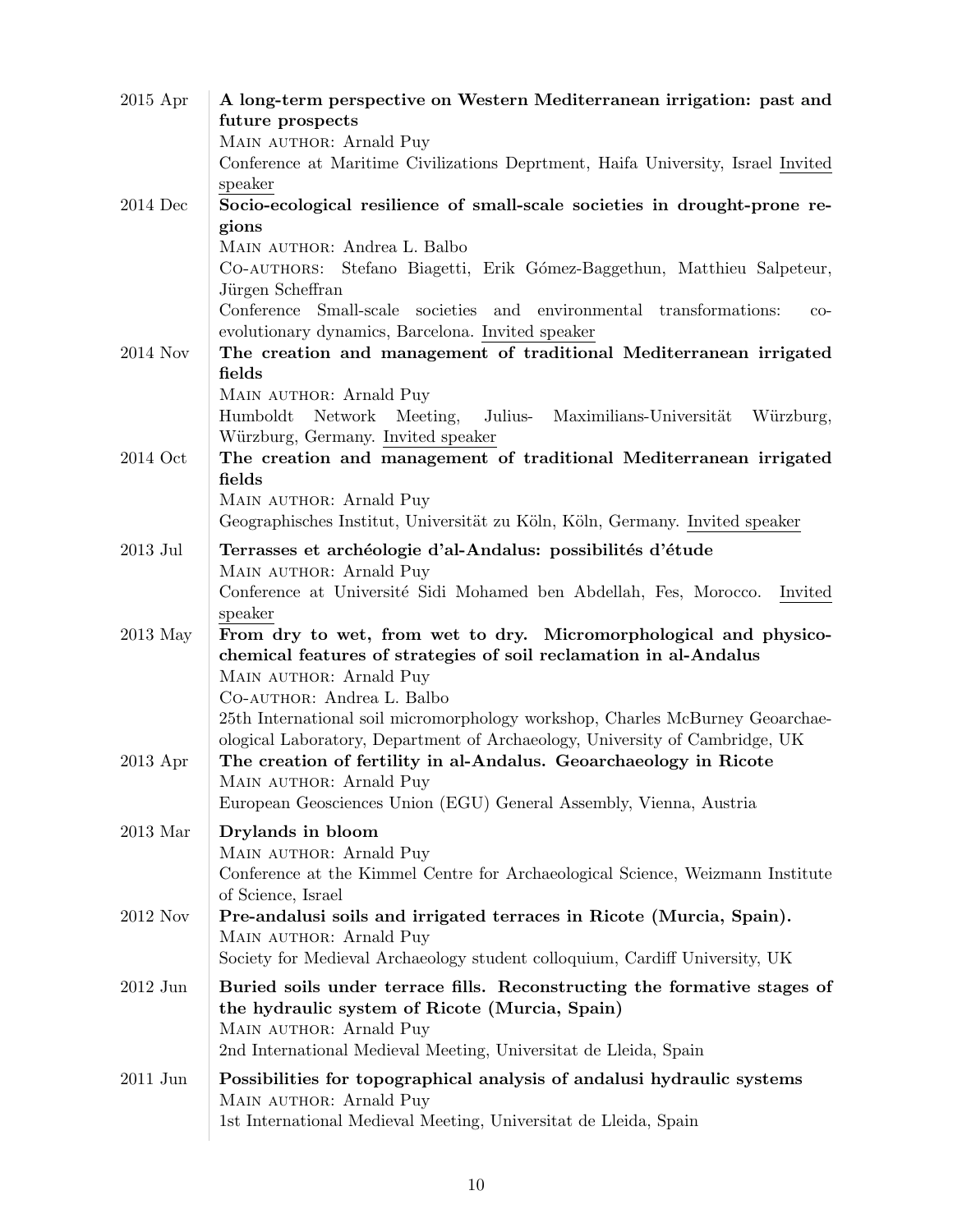| 2011 Jun | Irrigation and drainage around the Islamic city of Turtusa (Spain) |
|----------|--------------------------------------------------------------------|
|          | MAIN AUTHOR: Helena Kirchner                                       |
|          | CO-AUTHORS: Antoni Virgili                                         |
|          | 1st International Medieval Meeting, Universitat de Lleida, Spain   |

## National

| $2015$ Sep | La huerta de Ricote entre pasado y futuro. Historia, arqueología, tec-<br>nología                                                                                                                                            |
|------------|------------------------------------------------------------------------------------------------------------------------------------------------------------------------------------------------------------------------------|
|            | MAIN AUTHOR: Arnald Puy<br>CO-AUTHORS: Andrea L. Balbo                                                                                                                                                                       |
|            | Conference at the Ayuntamiento de Ricote, Ricote, Murcia. Invited speaker                                                                                                                                                    |
| 2014 Jun   | ¿Cómo se transforma un terreno seco en una zona agraria fértil y pro-<br>ductiva?. Ejemplos de al-Andalus (siglos VIII-XV dC)<br>MAIN AUTHOR: Arnald Puy<br>Converses del Raval, IMF-CSIC, Barcelona, Spain. Invited speaker |
| 2013 Nov   | Geoarqueología de los espacios irrigados tradicionales del Mediterráneo                                                                                                                                                      |
|            | MAIN AUTHOR: Arnald Puy<br>Archéogéographie et anthropologie de l'espace. L'agriculture irrigué et la morpholo-<br>gie agraire des milieux humides. Casa de Velázquez, Madrid, Spain. Invited speaker                        |
| $2012$ Dec | Cómo y cuándo se fundó la huerta de Ricote (Murcia, España)                                                                                                                                                                  |
|            | MAIN AUTHOR: Arnald Puy                                                                                                                                                                                                      |
|            | Centro de conferencias de Ricote, Murcia, Spain. Invited speaker                                                                                                                                                             |
| $2011$ Jun | Possibilitats del registre topogràfic en l'estudi de les hortes del sud-est                                                                                                                                                  |
|            | peninsular. El cas de Ricote (Murcia, Spain)                                                                                                                                                                                 |
|            | MAIN AUTHOR: Arnald Puy<br>Facultat de Geografia i Història, Universitat de València, València, Spain. Invited                                                                                                               |
| 2010 Oct   | speaker<br>Cuestiones metodológicas sobre la arqueología hidráulica                                                                                                                                                          |
|            | MAIN AUTHOR: Arnald Puy                                                                                                                                                                                                      |
|            | First postgraduate conference on studies of Antiquity and Middle Ages. Universitat                                                                                                                                           |
| 2010 Oct   | Autònoma de Barcelona, Barcelona, Spain<br>Cuestiones metodológicas sobre la arqueología hidráulica                                                                                                                          |
|            | MAIN AUTHOR: Arnald Puy                                                                                                                                                                                                      |
|            | First postgraduate conference on studies of Antiquity and Middle Ages. Universitat                                                                                                                                           |
|            | Autònoma de Barcelona, Barcelona, Spain                                                                                                                                                                                      |
| $2010$ Apr | Arqueología hidráulica en Ricote<br>MAIN AUTHOR: Arnald Puy                                                                                                                                                                  |
|            | Conference at the Universidad de Murcia, Spain                                                                                                                                                                               |

## Fieldwork campaigns

| 2017 Nov | Soil sampling in Erg Chebbi and the Ziz Valley, Morocco. PI: Arnald Puy                                                                  |
|----------|------------------------------------------------------------------------------------------------------------------------------------------|
| 2016 Oct | Soil sampling and measurement of a eolian sand inputs in the oases of Hassilabiad                                                        |
|          | and Merzouga, Erg Chebbi, Morocco. PI: Arnald Puy                                                                                        |
| 2015 Oct | Core drilling, soil sampling and ERT (Electrical Resistivity Tomography) measure-<br>ments in Saddina, Taounate, Morocco. PI: Arnald Puy |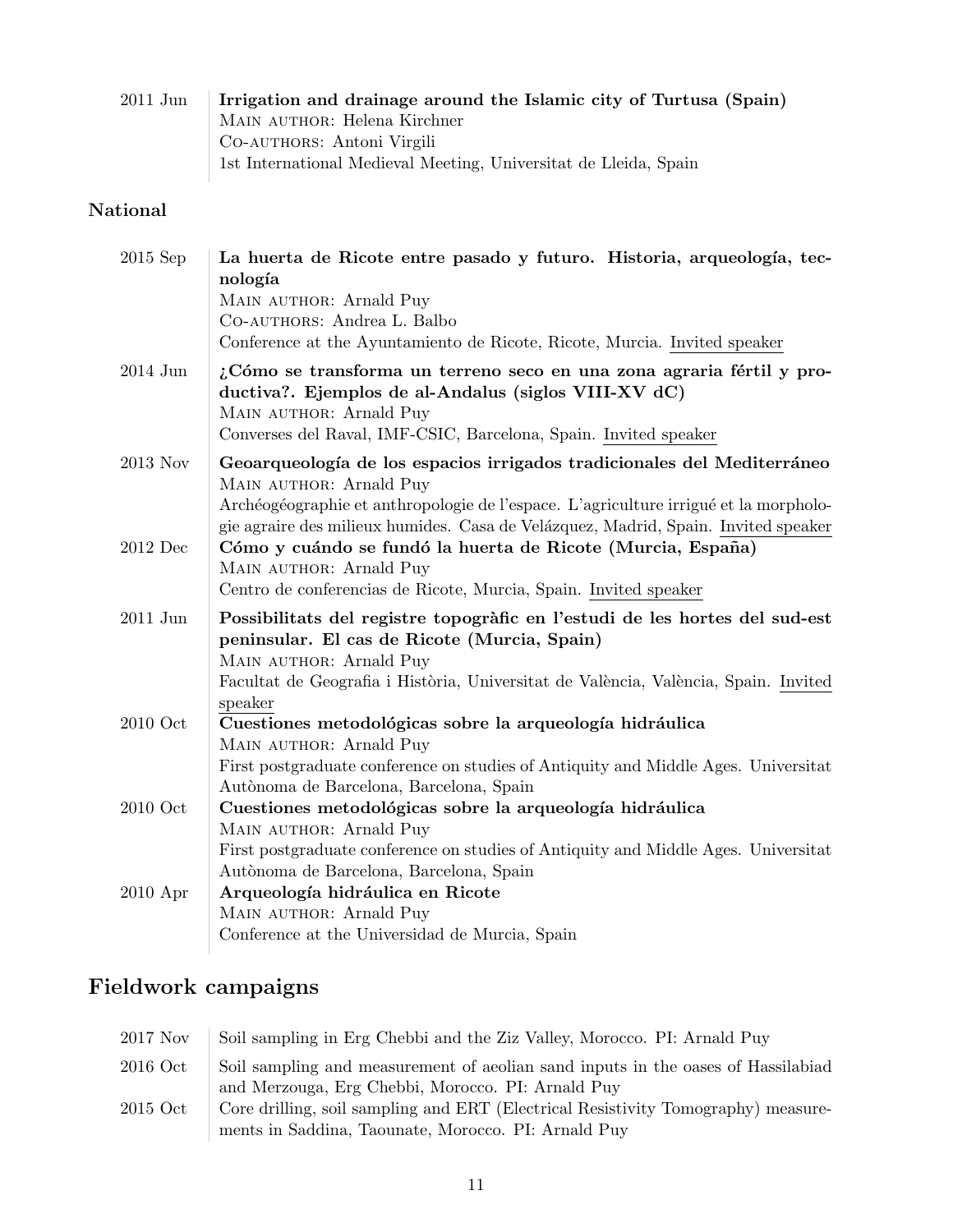| 2015 Oct   | Soil sampling and dune drilling in Erg Chebbi, Morocco. PIs: Arnald Puy and Olaf<br><b>Bubenzer</b>                                                                 |
|------------|---------------------------------------------------------------------------------------------------------------------------------------------------------------------|
| $2015$ Sep | Soil augering of drip-irrigated and flood-irrigated plots in Ricote, Murcia, Spain.<br>PIs: Arnald Puy and Olaf Bubenzer                                            |
| $2015$ Feb | UAV (Unmanned Aerial Vehicle) survey of the Ricote Valley, Murcia, Spain. PIs:<br>Arnald Puy and Steve Markofsky                                                    |
| $2015$ Jan | Geoarchaeological trenching and sampling of the huerta of Valencia, Valencia, Spain.<br>PIs: Arnald Puy and Enric Guinot                                            |
| $2014$ Sep | Soil sampling and geoelectrical measurements [Electrical Resistivity Tomography<br>(ERT) of drip-irrigated and flood-irrigated plots, Ricote, Spain. PI: Arnald Puy |
| 2014 Feb   | Geoarchaeological excavations in the irrigated terraces of Ricote, Murcia, Spain.<br>PI: Arnald Puy                                                                 |
| $2013$ Jul | Saddina and Mghila sites survey, Fès-Bouleman, Morocco. PI: Virgilio Martínez<br>Enamorado                                                                          |
| $2012$ Jun | Sampling and analysis of the Vaksdal charcoal pit (Viking Age), Bergen, Norway.<br>PI: Morten Råmstad                                                               |
| $2012$ Apr | Sampling of Mesolithic and Neolithic soils in Hakönshella, Bergen, Norway. PI:<br>Morten Råmstad                                                                    |
| 2011 Nov   | Field survey of the Cabezo del Rife hill, Murcia, Spain. PI: Arnald Puy                                                                                             |
| 2011 Jul   | Field survey and geoarchaeological sampling of the Lower Ebro alluvial plain, Tor-<br>tosa, Spain. PI: Helena Kirchner                                              |
| 2010 Nov   | Archaeological excavation and geoarchaeological sampling of irrigated terraces, Ri-<br>cote, Murcia, Spain. PI: Arnald Puy                                          |
| $2010$ Jul | Field survey of the Lower Ebro river, Tortosa, Spain. PI: Helena Kirchner                                                                                           |
| $2009$ Jul | Archaeological excavation of Torrepetxina Vella site, Menorca, Spain. PI: Helena<br>Kirchner                                                                        |
| 2008 Jul   | Survey of the hydraulic system of Casarabonela, Málaga, Spain. PI: Fèlix Retamero                                                                                   |
| 2007 Sep   | Field survey and archaeological excavation of Es Torretó site, Menorca, Spain. PI:<br>Helena Kirchner                                                               |

## Thematic courses and workshops attended

| $2018$ Aug | Numbers for policy: practical problems in quantification                      |
|------------|-------------------------------------------------------------------------------|
|            | Centre for the Study of the Sciences and the Humanities, University of Bergen |
|            | (Norway), & Open Evidence Research, Universitat Oberta de Catalunya (UOC)     |
|            | (Spain). Universitat Oberta de Catalunya, Castelldefels, Spain.               |
| $2018$ Jun | Tenth summer school on sensitivity analysis of model output                   |
|            | Joint Research Centre (JRC), European Commission. Hotel Conca Azurra, Ranco,  |
|            | Italy.                                                                        |
| $2018$ Apr | Fractals and scaling                                                          |
|            | Complexity Explorer, Santa Fe Institute, USA                                  |
| 2017 Feb   | Sensitivity analysis, sensitivity auditing and beyond                         |
|            | Institut de Ciència i Tecnologia Ambientals (ICTA), Universitat Autònoma de   |
|            | Barcelona, Spain                                                              |
| 2013 Feb   | Complexity and network theory                                                 |
|            | Institució Milà i Fontanals, CSIC Barcelona, Spain                            |
| 2011 Feb   | Soil micromorphology and geoarchaeology                                       |
|            | Department of Archaeology, University of Cambridge, UK                        |
|            |                                                                               |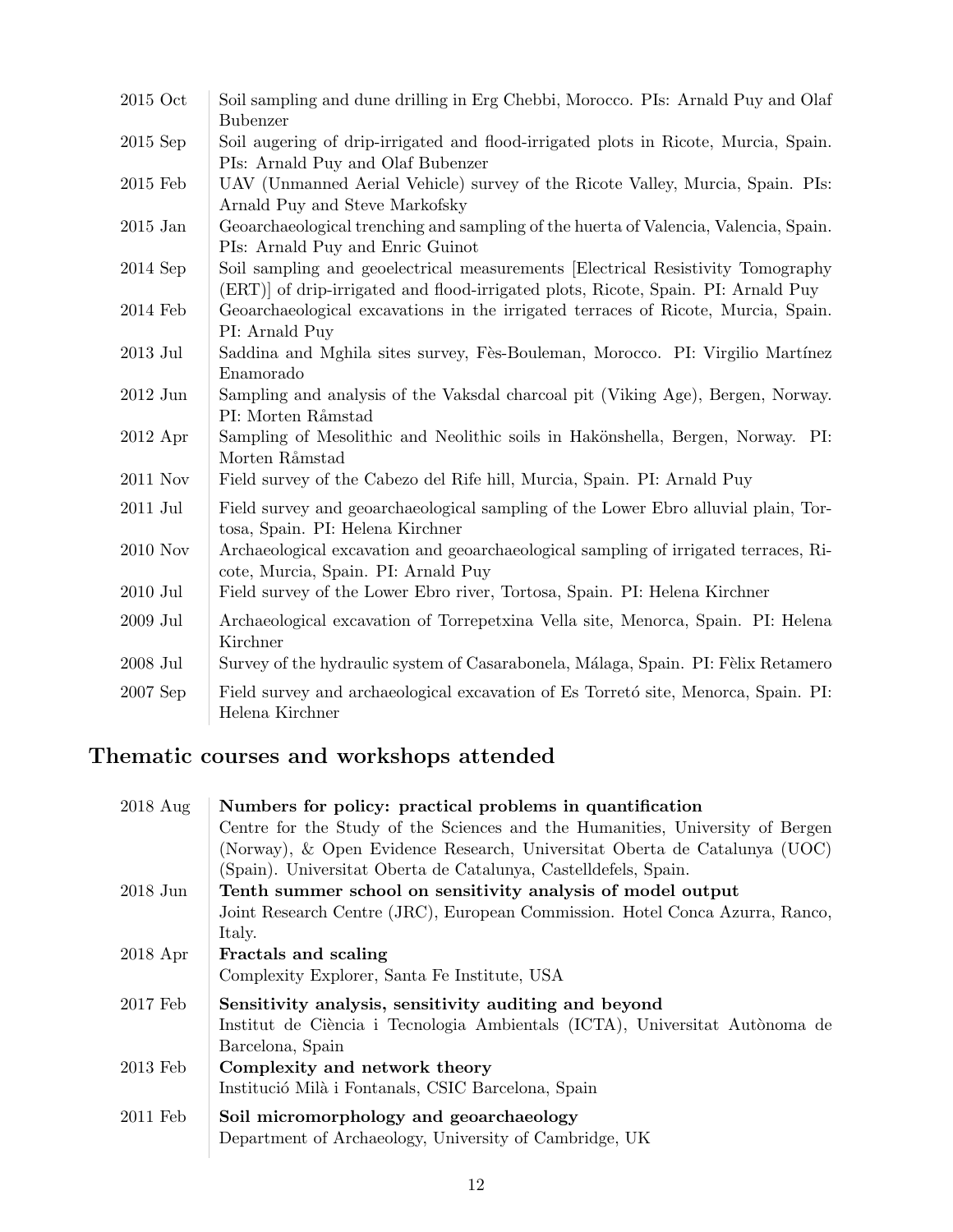| $2010$ Feb | Stable isotopes and environmental change                                                        |
|------------|-------------------------------------------------------------------------------------------------|
|            | Department of Archaeology, University College London, UK                                        |
| 2008 Nov   | GIS specialized course<br>CREAF, Facultat de Ciències, Universitat Autònoma de Barcelona, Spain |

## Teaching

| $2011 - 2012$ | Agrarian Archaeology (fieldwork)<br>Archaeology Degree, Universitat Autònoma de Barcelona, Spain  |
|---------------|---------------------------------------------------------------------------------------------------|
| $2009 - 2010$ | Techniques for Historical Research II<br>History Degree, Universitat Autònoma de Barcelona, Spain |

## Languages

| Spanish | Mother tongue |
|---------|---------------|
| Catalan | Mother tongue |
| English | Proficient    |

## Software

| R             | Proficient |
|---------------|------------|
| <i>XLSTAT</i> | Proficient |
| <b>ATFX</b>   | Proficient |
| Microsoft     | Proficient |
| Office        |            |

## Memberships

| 2018 | Ecological Society of America |
|------|-------------------------------|
| 2018 | Society for Human Ecology     |

## Mentored students

| $2014 - 2015$ | Svenja Riedesel (Institute of Geography, University of Cologne, Ger-                |
|---------------|-------------------------------------------------------------------------------------|
|               | many                                                                                |
|               | I provided Svenja with training in soil sampling methods, follow-up during her BA   |
|               | degree in Geography, externally reviewed her BA thesis "Transport and sedimen-      |
|               | tation of modern literal and fluvial deposits along the Black Sea coast of Georgia. |
|               | A multi-proxy dataset approach", graded 1 out of 4 (1 = highest grade, $4 =$ low-   |
|               | est grade), and provided references for her applications to conduct the MSc degree  |
|               | abroad.                                                                             |
|               | Michèle Keller (Institute of Geography, University of Cologne, Germany              |
|               | I hired Michelle as a student to provide support in the laboratory, and trained her |
|               | in soil physico-chemical analysis such as PSD, carbon tests and pH/EC.              |

## Scientific and societal impact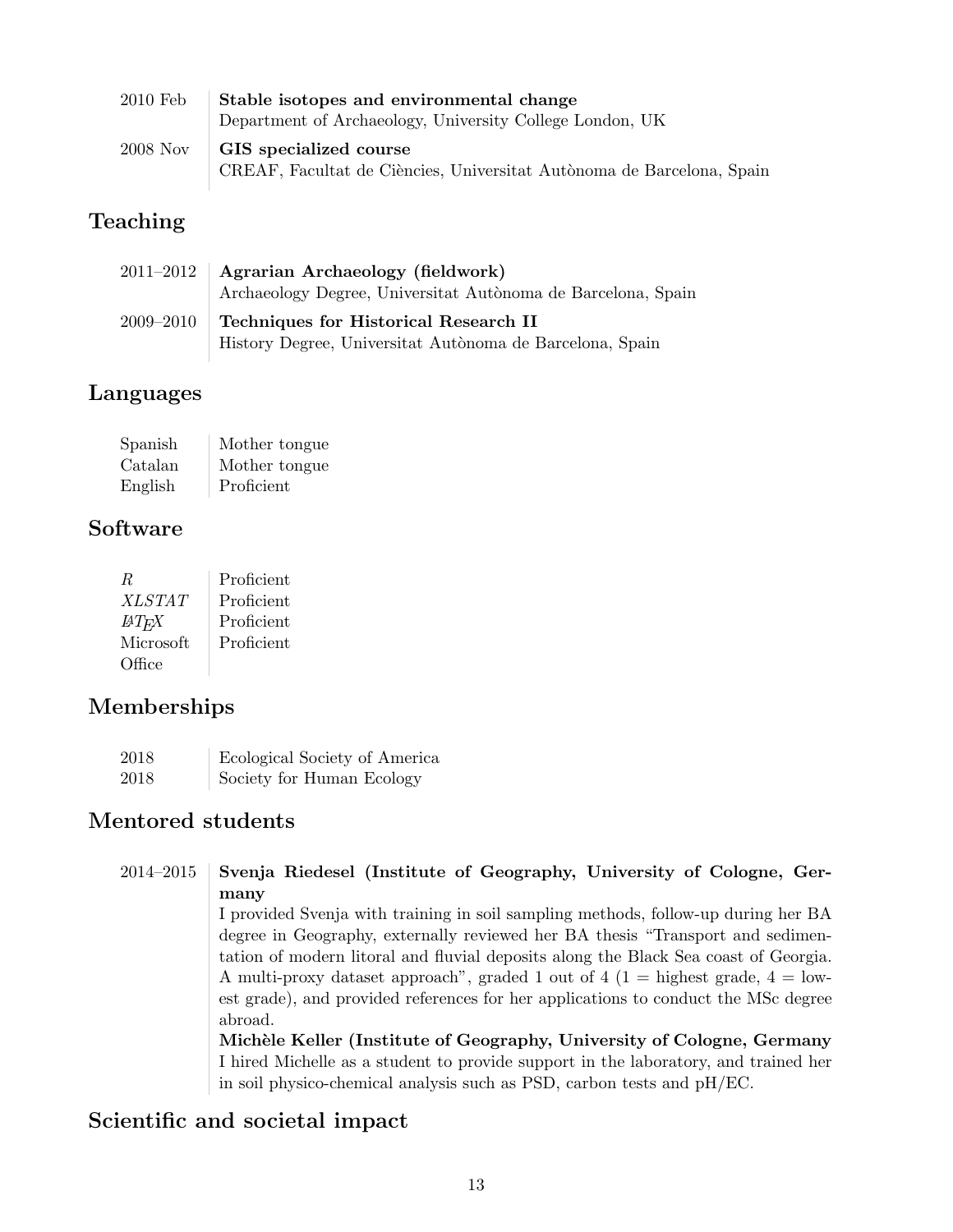| $2020$ Sep  | Scientific advisor for the article "Modelos matemáticos, mirada social", published |
|-------------|------------------------------------------------------------------------------------|
|             | in the Spanish Newspaper El Periódico                                              |
| $2020$ July | Op-ed with Ismael Ràfols in the Spanish Newspaper El Periódico, "Modelos           |
|             | matemáticos y decisiones políticas"                                                |
| $2020$ July | Interview in Cadena SER radio station (Spain) on how to make models useful to      |
|             | society (in Catalan)                                                               |
| $2020$ July | Interview in the Nació Digital newspaper on how to make models useful to society   |
|             | (in Catalan)                                                                       |
| $2020$ June | Interview in Regió 7 newspaper on uncertainty in models (in Catalan)               |

#### Scientific reviewing

| Journals | Science, Journal of Statistical Software, Geophysical Research Letters, Water Re- |
|----------|-----------------------------------------------------------------------------------|
|          | sources Research, Environmental Modeling & Software, Reliability Systems and      |
|          | Engineering Safety, Arid Land Research and Management, Catena, Land Degra-        |
|          | dation and Development, Environmental and Natural Resources Research Journal,     |
|          | Revista del Centro de Estudios Históricos de Granada y su Reino.                  |
| Funding  | ERC Synergy Grant, National Geographic Society, Israel Science Foundation.        |

### Scientific referees

Name, surname: Andrea Saltelli Professional relationship with applicant: Mentor Length of relationship: 2017–present Body to which they belong today: Universitat Pompeu Fabra POST: Professor Telephone: +34 652-401-371 E-Mail: [andrea.saltelli@gmail.com](mailto:andrea.saltelli@gmail.com)

Name, surname: Simon Levin Professional relationship with applicant: Mentor in Princeton Length of relationship: 2019–present BODY TO WHICH THEY BELONG TODAY: Princeton University Post: James S. McDonnell Distinguished University Professor in Ecology and Evolutionary Biology Telephone: +1 609 258 6880 E-Mail: [slevin@princeton.edu](mailto:slevin@princeton.edu)

Name, surname: Olaf Bubenzer Professional relationship with applicant: Supervisor in Cologne Length of relationship: 2014–2015 BODY TO WHICH THEY BELONG TODAY: University of Heidelberg POST: Professor in Quaternary Research and Applied Geomorphology Telephone: : +49 (0) 6221-54-4571 E-Mail: [olaf.bubenzer@geog.uni-heidelberg.de](mailto:olaf.bubenzer@geog.uni-heidelberg.de)

Name, surname: Ruth Shahack-Gross Professional relationship with applicant: Supervisor in Haifa Length of relationship: 2015–2017